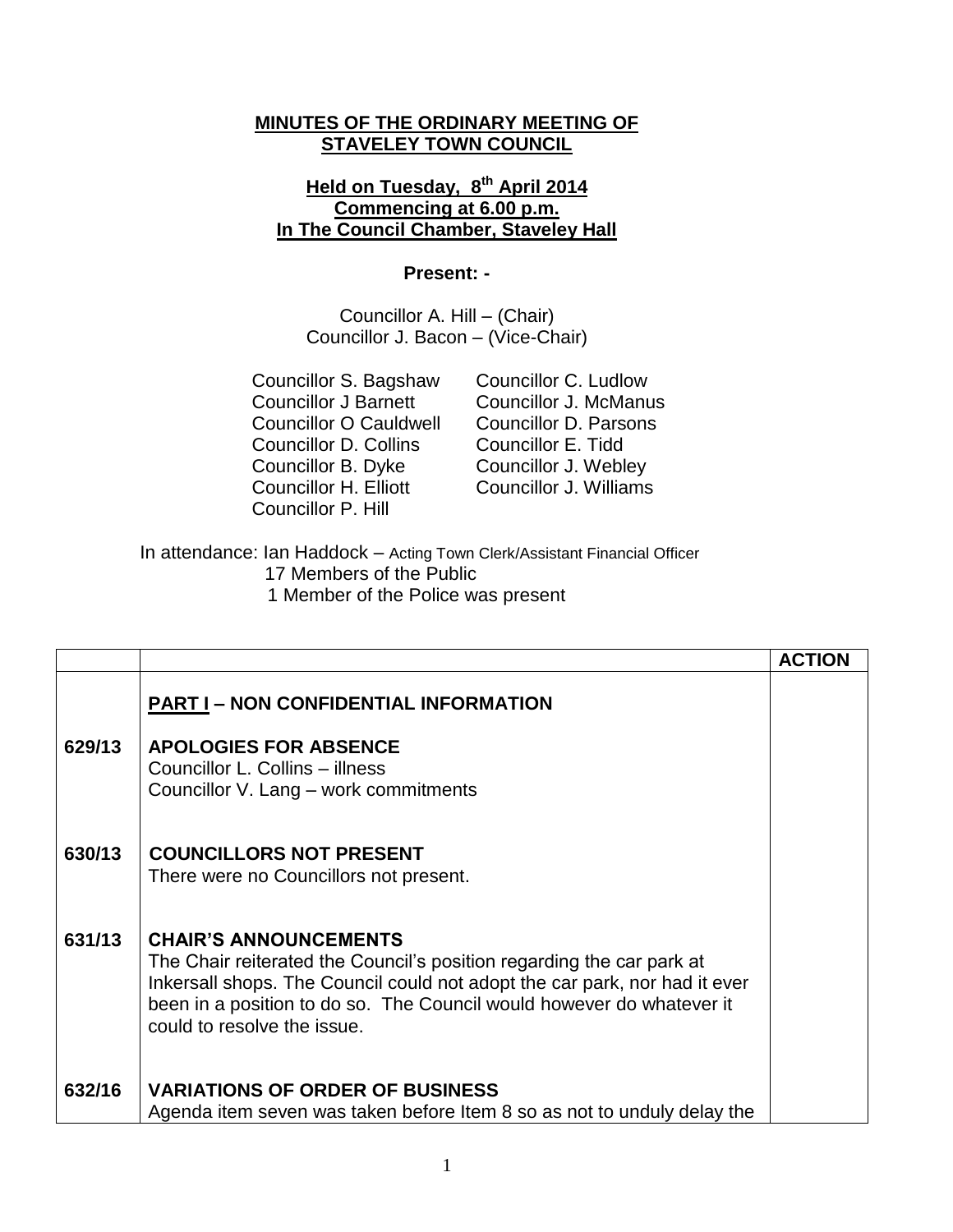|        | Officer.                                                                                                                                                                                                                                                                                                                                                                                                                                                                                                                                                                                                                                                                                        |  |
|--------|-------------------------------------------------------------------------------------------------------------------------------------------------------------------------------------------------------------------------------------------------------------------------------------------------------------------------------------------------------------------------------------------------------------------------------------------------------------------------------------------------------------------------------------------------------------------------------------------------------------------------------------------------------------------------------------------------|--|
| 633/13 | TO DETERMINE WHICH ITEMS IF ANY FROM PART 1 OF THE<br><b>AGENDA SHOULD BE TAKEN WITH THE PUBLIC EXCLUDED</b><br>No items were taken with the public excluded.                                                                                                                                                                                                                                                                                                                                                                                                                                                                                                                                   |  |
| 634/13 | <b>DECLARATION OF MEMBERS' OR OFFICERS INTERESTS</b><br>a) There were no Declarations of Members' or Officers Interests.                                                                                                                                                                                                                                                                                                                                                                                                                                                                                                                                                                        |  |
|        | b) No requests for dispensations were received.                                                                                                                                                                                                                                                                                                                                                                                                                                                                                                                                                                                                                                                 |  |
| 635/13 | <b>PUBLIC SPEAKING</b>                                                                                                                                                                                                                                                                                                                                                                                                                                                                                                                                                                                                                                                                          |  |
|        | a) Joe Roberts requested the use of the Market Square on Saturday $12th$<br>July for the Armed Forces Day parade. The police were helping with the<br>road closure.                                                                                                                                                                                                                                                                                                                                                                                                                                                                                                                             |  |
|        | Marion Gerard acknowledged receipt of two letters from the Town Council<br>and said she had passed them on to the Chair.                                                                                                                                                                                                                                                                                                                                                                                                                                                                                                                                                                        |  |
|        | John Morehen complimented the Council for obtaining an additional<br>£800,000 grant from the Heritage Lottery Fund. He paid tribute to the hard<br>work and vision showed by the Town Clerk which had contributed much<br>towards raising over £2 million.                                                                                                                                                                                                                                                                                                                                                                                                                                      |  |
|        | Patrick Matthews asked for the Council to provide a letter of support for a<br>planning application for a new community venture. Members of the<br>Borough Council Planning Committee left the room at this point to avoid a<br>potential conflict of interest, Councillor Bacon took the Chair. The project<br>was to use the former boiler shop on Middlecroft Road for community<br>classes, dance and martial arts, the planning application was for change<br>of use. Members asked if all the background work such as CRB checks<br>had been done. This was the case and it was agreed to write a letter of<br>support. Councillor Dyke invited all members to the opening of the centre. |  |
|        | Councillor Ludlow informed the meeting that Toby Perkins MP had<br>organised a public meeting with the Rectory Road Surgery on 10 <sup>th</sup> May at<br>Springwell School, starting at 5.30 p.m. Natascha Engel MP was also<br>organising one for her constituents. John Morehen stated that the<br>Practice Manager had left and the management of the surgery had<br>changed.                                                                                                                                                                                                                                                                                                               |  |
|        | b) Community Safety (Police, Fire and Ambulance Community<br><b>Safety Partnership)</b>                                                                                                                                                                                                                                                                                                                                                                                                                                                                                                                                                                                                         |  |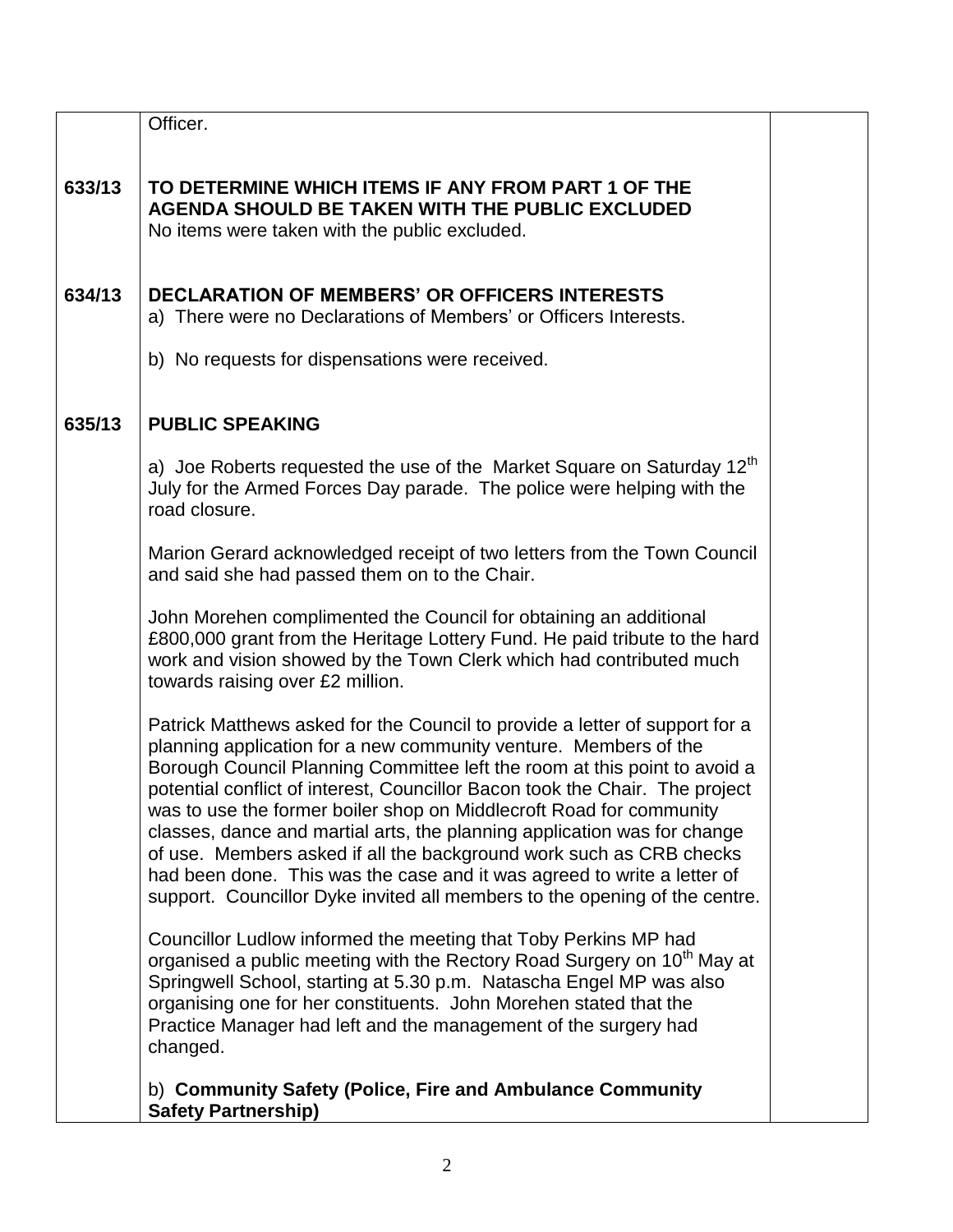|        | The Police representative gave a verbal report on the latest crime              |  |
|--------|---------------------------------------------------------------------------------|--|
|        | statistics. There had been one additional non domestic burglary in              |  |
|        | Hollingwood, Inkersall and Duckmanton. There had also been an                   |  |
|        | increase in shed thefts in Middlecroft and Poolsbrook. All other crime          |  |
|        |                                                                                 |  |
|        | statistics were down apart from anti-social behaviour in Middlecroft and        |  |
|        | <b>Staveley Town Centre.</b>                                                    |  |
|        |                                                                                 |  |
|        | The Police had recently caught two thieves in the act and they were now         |  |
|        | in custody. Officers had visited the Frecheville Street site to look into the   |  |
|        |                                                                                 |  |
|        | issue of contractors vehicles causing an obstruction.                           |  |
|        |                                                                                 |  |
|        |                                                                                 |  |
| 636/13 | <b>PRESENTATIONS</b>                                                            |  |
|        | Representatives of Hollingwood Residents Association were presented             |  |
|        | with their Good Citizens Award, and offered their thanks to the Council.        |  |
|        |                                                                                 |  |
|        |                                                                                 |  |
| 637/13 | <b>CONFIRMATION OF MINUTES OF THE ORDINARY MEETING OF</b>                       |  |
|        | STAVELEY TOWN COUNCIL HELD ON TUESDAY 18th MARCH 2014.                          |  |
|        |                                                                                 |  |
|        | It was RESOLVED that the Minutes of the Ordinary Meeting of Staveley            |  |
|        | Town Council held on Tuesday 18 <sup>th</sup> March 2014 be approved as a true  |  |
|        | record.                                                                         |  |
|        |                                                                                 |  |
|        |                                                                                 |  |
| 638/13 | <b>MATTERS ARISING FROM THE MINUTES OF THE ORDINARY</b>                         |  |
|        |                                                                                 |  |
|        |                                                                                 |  |
|        | MEETING OF STAVELEY TOWN COUNCIL HELD ON TUESDAY 18th                           |  |
|        | <b>MARCH 2014</b>                                                               |  |
|        | There were no matters arising from the Minutes of the Ordinary Meeting of       |  |
|        | Staveley Town Council held on Tuesday 18 <sup>th</sup> March 2014.              |  |
|        |                                                                                 |  |
|        |                                                                                 |  |
| 639/13 | <b>CONFIRMATION OF MINUTES OF THE GRANTS AND ALLOWANCES</b>                     |  |
|        | COMMITTEE OF STAVELEY TOWN COUNCIL HELD ON                                      |  |
|        |                                                                                 |  |
|        | WEDNESDAY 5TH MARCH 2014.                                                       |  |
|        | It was RESOLVED that the Minutes of the Grants and Allowances                   |  |
|        | Committee of Staveley Town Council held on Wednesday 5 <sup>th</sup> March 2014 |  |
|        | be approved as a true record.                                                   |  |
|        |                                                                                 |  |
|        |                                                                                 |  |
| 640/13 | <b>CONFIRMATION OF THE MINUTES OF THE LEISURE AND</b>                           |  |
|        | <b>COMMUNITY COMMITTEE OF STAVELEY TOWN COUNCIL HELD ON</b>                     |  |
|        | <b>WEDNESDAY 19th MARCH 2014</b>                                                |  |
|        |                                                                                 |  |
|        | It was RESOLVED that the minutes of the Leisure and Community                   |  |
|        | Committee of Staveley Town Council held on Wednesday 19 <sup>th</sup> March     |  |
|        | 2014 be approved as a true record.                                              |  |
|        |                                                                                 |  |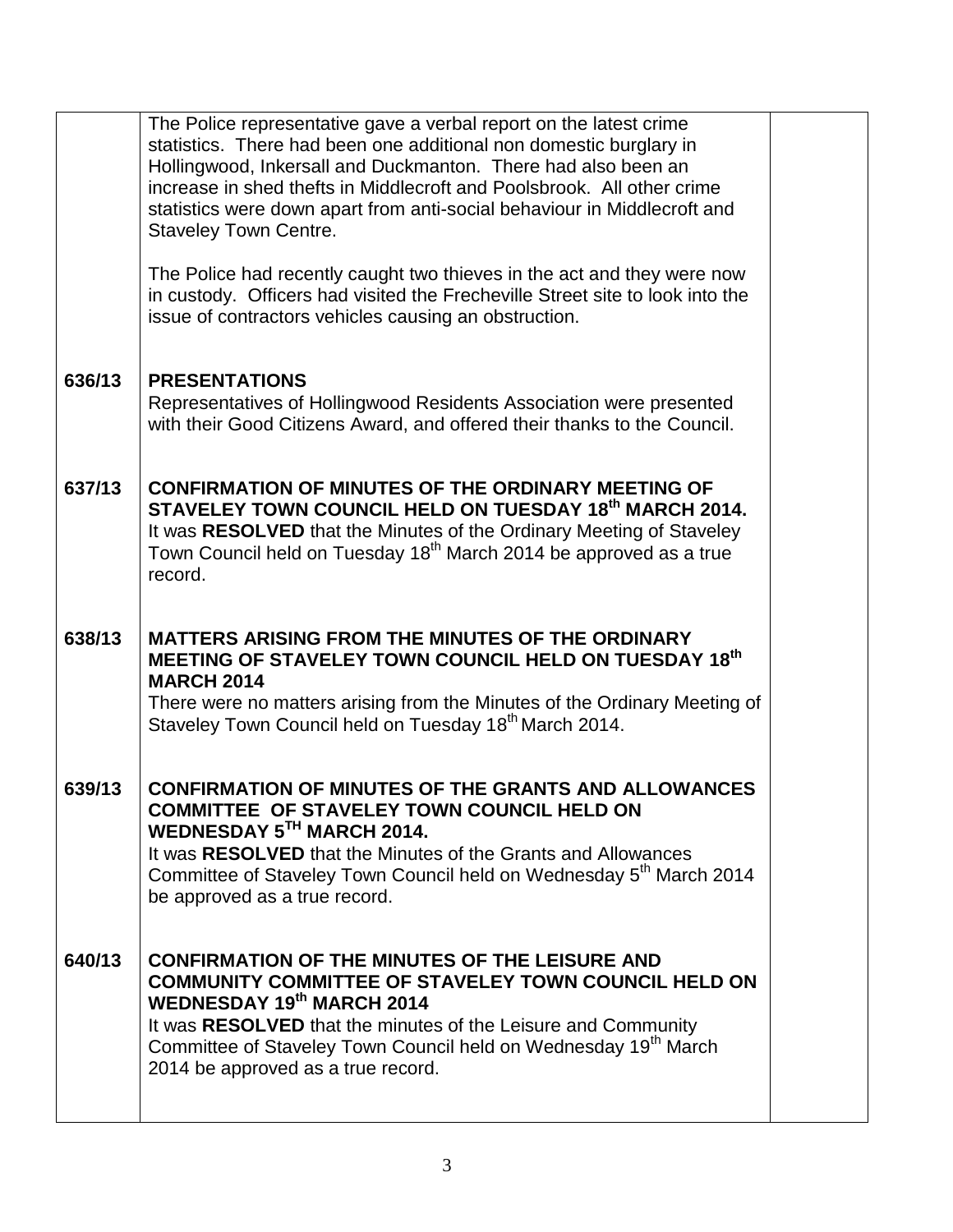| 641/13 | <b>MATTERS ARISING FROM THE MINUTES OF THE LEISURE AND</b>                                              |  |
|--------|---------------------------------------------------------------------------------------------------------|--|
|        | COMMUNITY COMMITTEE OF STAVELEY TOWN COUNCIL HELD ON                                                    |  |
|        | <b>WEDNESDAY 19th MARCH 2014</b><br>597/13 The Closing date and judging day had been circulated to      |  |
|        | members. The Presentation evening was scheduled for Friday 11 <sup>th</sup> July.                       |  |
|        |                                                                                                         |  |
|        |                                                                                                         |  |
| 642/13 | <b>CONFIRMATION OF THE MINUTES OF THE POLICY, FINANCE AND</b>                                           |  |
|        | PUBLICITY COMMITTEE OF STAVELEY TOWN COUNCIL HELD ON<br><b>WEDNESDAY 19th MARCH 2014</b>                |  |
|        | It was RESOLVED that the Minutes of the Policy, Finance and Publicity                                   |  |
|        | Committee of Staveley Town Council held on Wednesday 19 <sup>th</sup> March                             |  |
|        | 2014 be approved as a true record.                                                                      |  |
|        |                                                                                                         |  |
| 643/13 | <b>MATTERS ARISING FROM THE MINUTES OF THE POLICY, FINANCE</b>                                          |  |
|        | AND PUBLICITY COMMITTEE OF STAVELEY TOWN COUNCIL HELD                                                   |  |
|        | ON WEDNESDAY 19th MARCH 2014                                                                            |  |
|        | There were no matters arising from the Minutes.                                                         |  |
|        |                                                                                                         |  |
| 644/13 | TO CONSIDER THE RESOLUTIONS OF THE PLANNING AND                                                         |  |
|        | <b>ENVIRONMENTAL COMMITTEE OF STAVELEY TOWN COUNCIL</b>                                                 |  |
|        | <b>HELD ON WEDNESDAY 26th MARCH 2014</b>                                                                |  |
|        | These were not available to the meeting.                                                                |  |
|        | Councillor Dyke had advised Hollingwood Residents to attend the public                                  |  |
|        | consultation event arranged by St. Gobain. It was agreed to raise the                                   |  |
|        | issue of construction traffic passing through Hollingwood when the                                      |  |
|        | planning application was submitted.                                                                     |  |
|        |                                                                                                         |  |
| 645/13 | MINUTES OF THE HEART OF STAVELEY PROJECT BOARD HELD                                                     |  |
|        | ON TUESDAY 18th FEBRUARY 2014                                                                           |  |
|        | It was RESOLVED that the Minutes of the Heart of Staveley Project Board                                 |  |
|        | held on Tuesday 18 <sup>th</sup> February 2014 be received.                                             |  |
|        |                                                                                                         |  |
| 646/13 | <b>26 HIGH STREET STAVELEY</b>                                                                          |  |
|        | It was $RESOLVED - (i)$ to abandon the move to 26 High Street as a                                      |  |
|        | consequence of increased costs.                                                                         |  |
|        |                                                                                                         |  |
|        | It was $RESOLVED - (ii)$ The Council would further look into moving into<br>one of the Stables Offices. |  |
|        |                                                                                                         |  |
|        |                                                                                                         |  |
| 647/13 | <b>HEART OF STAVELEY PROJECT</b>                                                                        |  |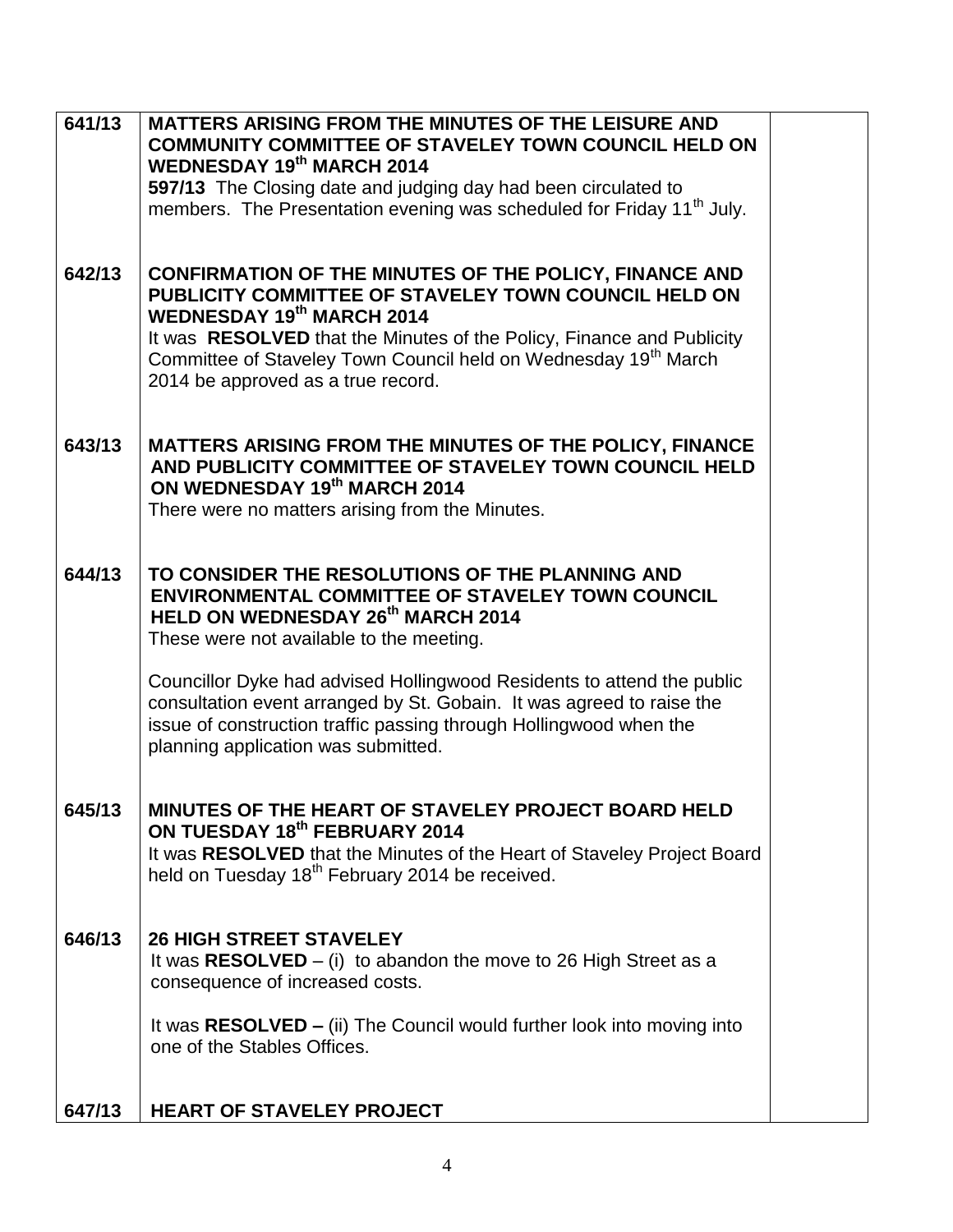|        | Councillor Ludlow reported that she had made a site visit along with<br>Councillor Hill and urged all Councillors to visit the site. The Stables<br>would be handed over to the Council on completion. As they were<br>managed work space units it could be necessary for the Council to<br>employ a manager for the units on a part time basis. It was agreed that<br>this post should be placed on the agenda for the Policy Finance and<br><b>Publicity Committee.</b><br>Councillor Ludlow asked that copies of the Minutes of Heart of Staveley<br>Limited Board meetings be made available to members. |  |
|--------|--------------------------------------------------------------------------------------------------------------------------------------------------------------------------------------------------------------------------------------------------------------------------------------------------------------------------------------------------------------------------------------------------------------------------------------------------------------------------------------------------------------------------------------------------------------------------------------------------------------|--|
| 648/13 | <b>ACCOUNTS</b><br>These were not available to the meeting.                                                                                                                                                                                                                                                                                                                                                                                                                                                                                                                                                  |  |
| 649/13 | <b>WARD REPORTS BY COUNCILLORS</b><br>a) Councillor Barnett asked to be included in the mailing list for the<br>Foxlow Liaison Committee. Councillor Dyke noted that the notice<br>board in the Market Place was in need of repair, Chesterfield Borough<br>Council should be informed.                                                                                                                                                                                                                                                                                                                      |  |
|        | b) Generally<br>Councillor Parsons reported on the activity of the World War One<br>Working Party, and invited all members to the memorial service on<br>the 10 <sup>th</sup> August.                                                                                                                                                                                                                                                                                                                                                                                                                        |  |
|        | Members discussed the situation at Inkersall shops car park and<br>should emphasise that the car park is unadopted in any<br>correspondence with residents.                                                                                                                                                                                                                                                                                                                                                                                                                                                  |  |
| 650/13 | <b>ALLOTMENTS</b><br>Councillor Ludlow updated the meeting on the works at Middlecroft<br>Allotments. Work was in progress on the paths and the water supply,<br>although apparently the Town Council would have to pay for the mains<br>connection. The fencing work would have to be confined initially to the<br>front entrance to the site. The work would cost in the region of £2,500<br>and would have to be looked into.                                                                                                                                                                             |  |
| 651/13 | <b>ITEMS FOR ACTION</b><br>Nothing to report.                                                                                                                                                                                                                                                                                                                                                                                                                                                                                                                                                                |  |
| 652/13 | <b>CHESTERFIELD BOROUGH COUNCIL</b><br>Nothing to report.                                                                                                                                                                                                                                                                                                                                                                                                                                                                                                                                                    |  |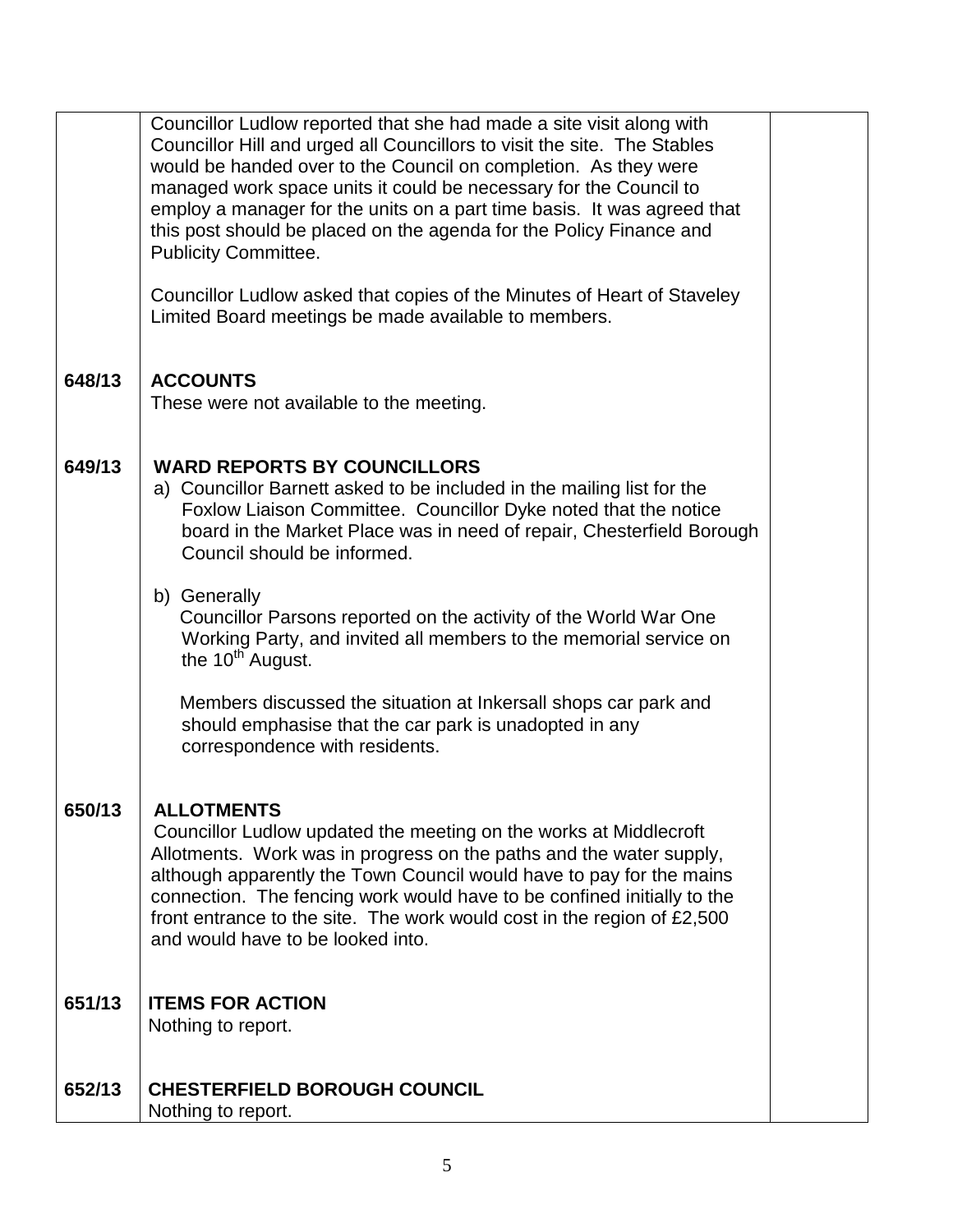| 653/13 | <b>SEALING OF DOCUMENTS</b>                                                                                                                                                                                                                                                                                                                                                                                                                                                                                                                                                                                                                                                                                                                                                                   |
|--------|-----------------------------------------------------------------------------------------------------------------------------------------------------------------------------------------------------------------------------------------------------------------------------------------------------------------------------------------------------------------------------------------------------------------------------------------------------------------------------------------------------------------------------------------------------------------------------------------------------------------------------------------------------------------------------------------------------------------------------------------------------------------------------------------------|
|        | a) RESOLVED - That the Common Seal of the Council be affixed to<br>any documents or agreements necessary to carry into<br>effect any resolution or decisions passed by or confirmed<br>at this meeting.                                                                                                                                                                                                                                                                                                                                                                                                                                                                                                                                                                                       |
|        | b) There were no documents requiring registration by the Land Registry                                                                                                                                                                                                                                                                                                                                                                                                                                                                                                                                                                                                                                                                                                                        |
|        | <b>PART II - CONFIDENTIAL BUSINESS</b>                                                                                                                                                                                                                                                                                                                                                                                                                                                                                                                                                                                                                                                                                                                                                        |
| 654/13 | PUBLIC BODIES (ADMISSION TO MEETINGS ACT), 1960                                                                                                                                                                                                                                                                                                                                                                                                                                                                                                                                                                                                                                                                                                                                               |
|        | <b>RESOLVED -</b> That in view of the fact that publicity would be prejudicial<br>to the public interest by reason of the confidential nature<br>of the following matters, the public and representatives of<br>the press excluded from this meeting during the<br>discussion thereof.                                                                                                                                                                                                                                                                                                                                                                                                                                                                                                        |
| 655/13 | <b>STAVELEY HALL GARDEN CENTRE</b><br>The Chair suspended Standing Orders to enable Jayne Collins from<br>Staveley Hall Garden Nursery to address the meeting. They had<br>requested a meeting with members to discuss the future of the Garden<br>Nursery in relation to the Heart of Staveley Project. The Garden Nursery<br>would not object to relocating and would work with the project to ensure a<br>smooth transition. They would like a facility at the Hall to sell Christmas<br>Trees. They also asked if they could tender for the garden works as part<br>of the project. The Assistant Financial Officer would contact the Architect<br>to include them on the tender list. Councillor McManus thanked them for<br>their help in the past and wished them well for the future. |
| 656/13 | <b>ESTABLISHMENT</b><br>The Chair reinstated Standing Orders at this point.                                                                                                                                                                                                                                                                                                                                                                                                                                                                                                                                                                                                                                                                                                                   |
|        | Councillor Ludlow asked the meeting to ratify the appointment of an<br>Acting Town Clerk. Three candidates had been interviewed, and it was<br>proposed to offer the post to Mr. Paul Harris. The post would be a<br>temporary one to cover the absence of the Town Clerk. His CV would be<br>made available to members on request.                                                                                                                                                                                                                                                                                                                                                                                                                                                           |
|        | Members voted on the proposal and it was RESOLVED that Mr. Harris be<br>appointed.                                                                                                                                                                                                                                                                                                                                                                                                                                                                                                                                                                                                                                                                                                            |